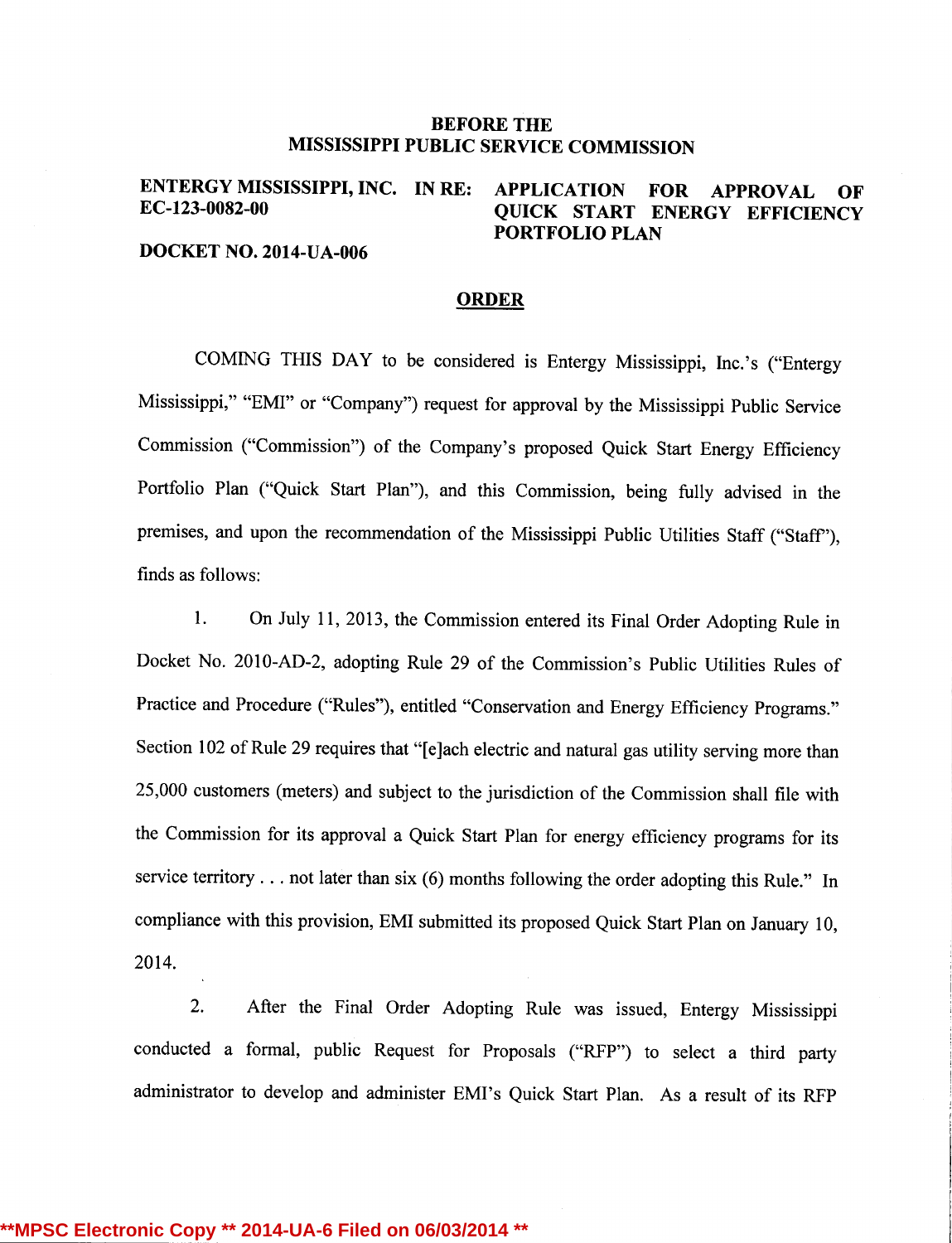process, Entergy Mississippi selected ICF International, which has proposed programs for EMI's Quick Start Plan that are designed to address the objectives set forth in Rule 29. The portfolio was developed through a comprehensive analysis of energy efficiency technologies, best practice program designs, and analysis of program and portfolio costs and customer participation experienced by other utilities. The Company also selected an independent evaluator, Tetra Tech, to perform Evaluation, Measurement, and Verification (EM&V) after the programs are in place to help monitor and evaluate the overall success of the programs.

3. EMI's Quick Start Plan offers energy efficiency programs for each of EMI's customer classes and is otherwise compliant with Rule 29. The programs cover the period from mid-2014 (or upon Commission approval) through 2016. The portfolio is based on best practices and proven approaches in other jurisdictions.The programs build infrastructure necessary to support potential future comprehensive programs, and explicitly address the needs of all customer classes, including a special emphasis on low-income customers, as well as government buildings. The cumulative budget for all programs through 2016 is \$12,499,810.

4. The programs in EMI's Quick Start Plan include:

**Residential Lighting.** This program will increase the market penetration of ENERGY STAR® certified lighting products. The program will offer opportunities for all residential customers to purchase a variety of high efficiency lighting products through retail sales channels with incentives that reduce customer purchase costs. Partnerships with community organizations will be used to provide free products to low-income customers.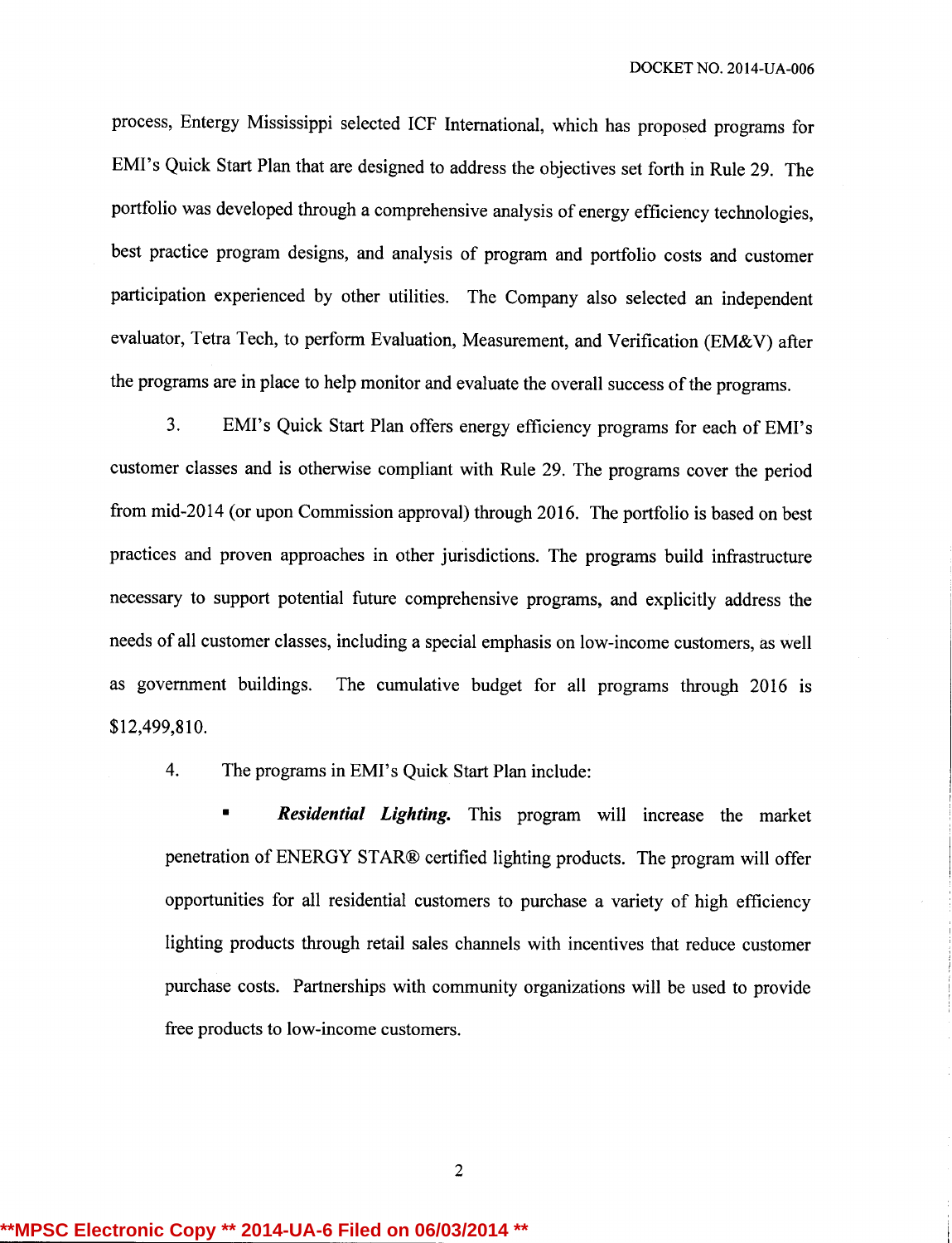**Residential HVAC Equipment and Tune-up Program.** The Residential HVAC Equipment and Tune-up Program provides customers with financial incentives for eligible high-efficiency technologies. The incentives are offered in a prescriptive format, and address heating and cooling loads, the largest energy usages in most homes. The program also offers "tune-ups" of existing air conditioners (A/C) and heat pumps to EMI's customers with a particular emphasis on low-income customers.

Residential Audit and Direct Install Program. The Residential Audit and Direct Install Program provides education about home energy usage as well as contractor installed products that will result in immediate energy and cost savings. These services are provided at no cost to the customer. The customer will be left with a report that details how energy is currently being used in the home, ways the customer could reduce energy consumption, and other EMI programs that may be of benefit to the customer. Each low-income customer will also be offered an A/C tuneup during the audit for additional savings and comfort.

• Commercial, Industrial, and Governmental (CIG) Prescriptive. This program will provide an expedited, simple solution for qualifying CIG customers interested in purchasing energy efficient technologies with comparatively standard technologies and predictable savings. The program will offer pre-specified or "prescriptive" financial incentives and technical assistance to customers, including audit of government buildings, and will promote upgrades such as lighting, lighting controls, HVAC systems, and food service equipment. This program will offer a simplified method to make energy efficient purchase choices from an established list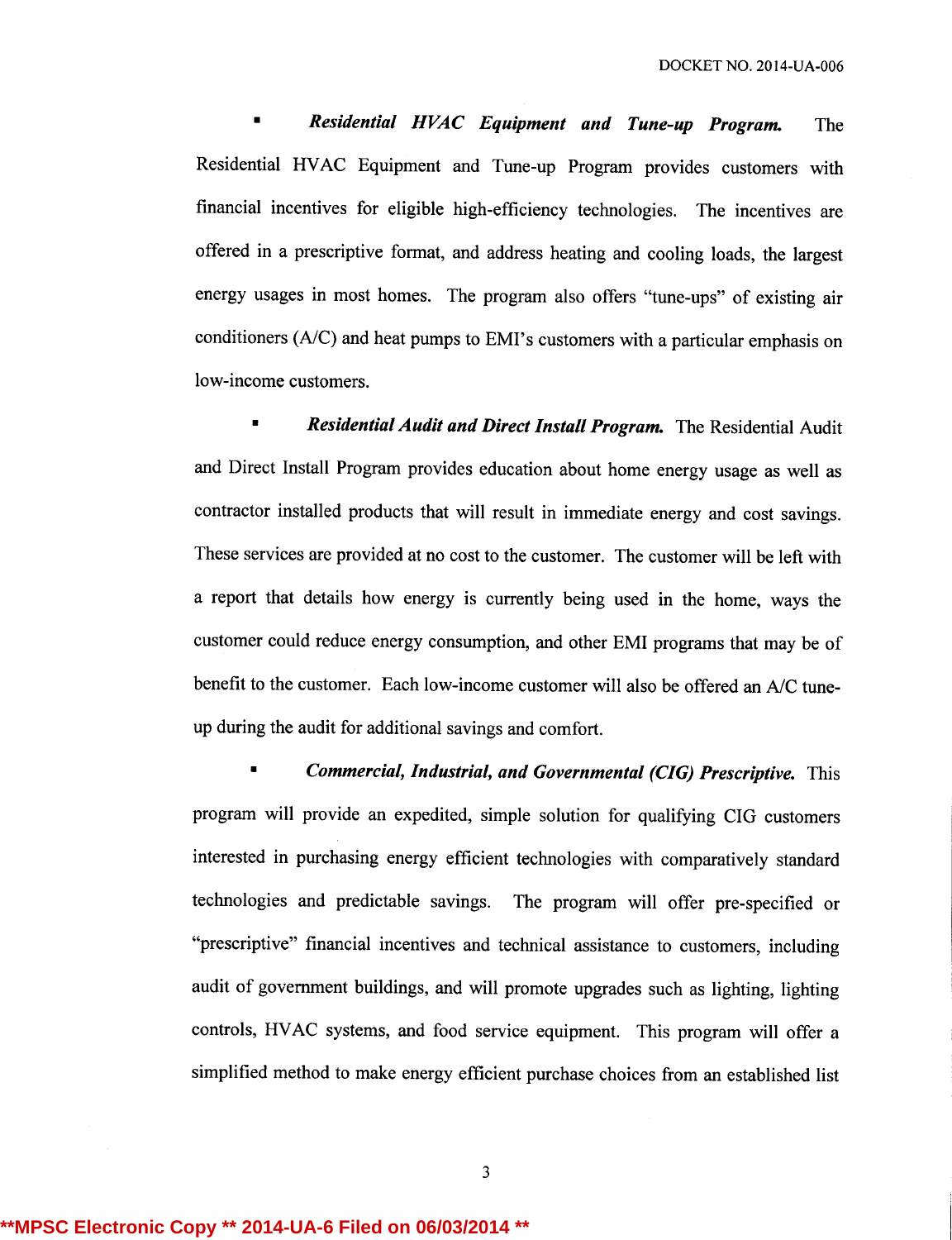of common technologies without requiring complex analysis or program participation rules.

• CIG Custom. The Custom Program will address technologies not covered by the Prescriptive Program, and/or technologies to be installed in unusual applications or where the savings associated with the project require additional engineering to be estimated accurately. The program will also provide technical assistance to eligible customers to aid them in implementing energy efficient retrofit opportunities, as well as high-efficiency opportunities at the time of new equipment purchase, facility modernization, new construction, or industrial process improvements.

5. The budgets for the above programs are shown below:

| <b>Quick Start Portfolio Budgeted Costs</b>     | 2014        | 2015        | 2016        |
|-------------------------------------------------|-------------|-------------|-------------|
| Residential Lighting                            | \$707,979   | \$1,261,143 | \$1,215,010 |
| Residential HVAC Equipment & Tune-up<br>Program | \$557,609   | \$1,114,360 | \$1,092,925 |
| Residential Audit & Direct Install Program      | \$439,080   | \$600,366   | \$557,011   |
| CIG Prescriptive                                | \$872,773   | \$1,360,989 | \$1,345,512 |
| CIG Custom                                      | \$277,450   | \$538,052   | \$559,551   |
| <b>Total Quick Start Budget</b>                 | \$2,854,891 | \$4,874,910 | \$4,770,009 |

**\*\*MPSC Electronic Copy \*\* 2014-UA-6 Filed on 06/03/2014 \*\***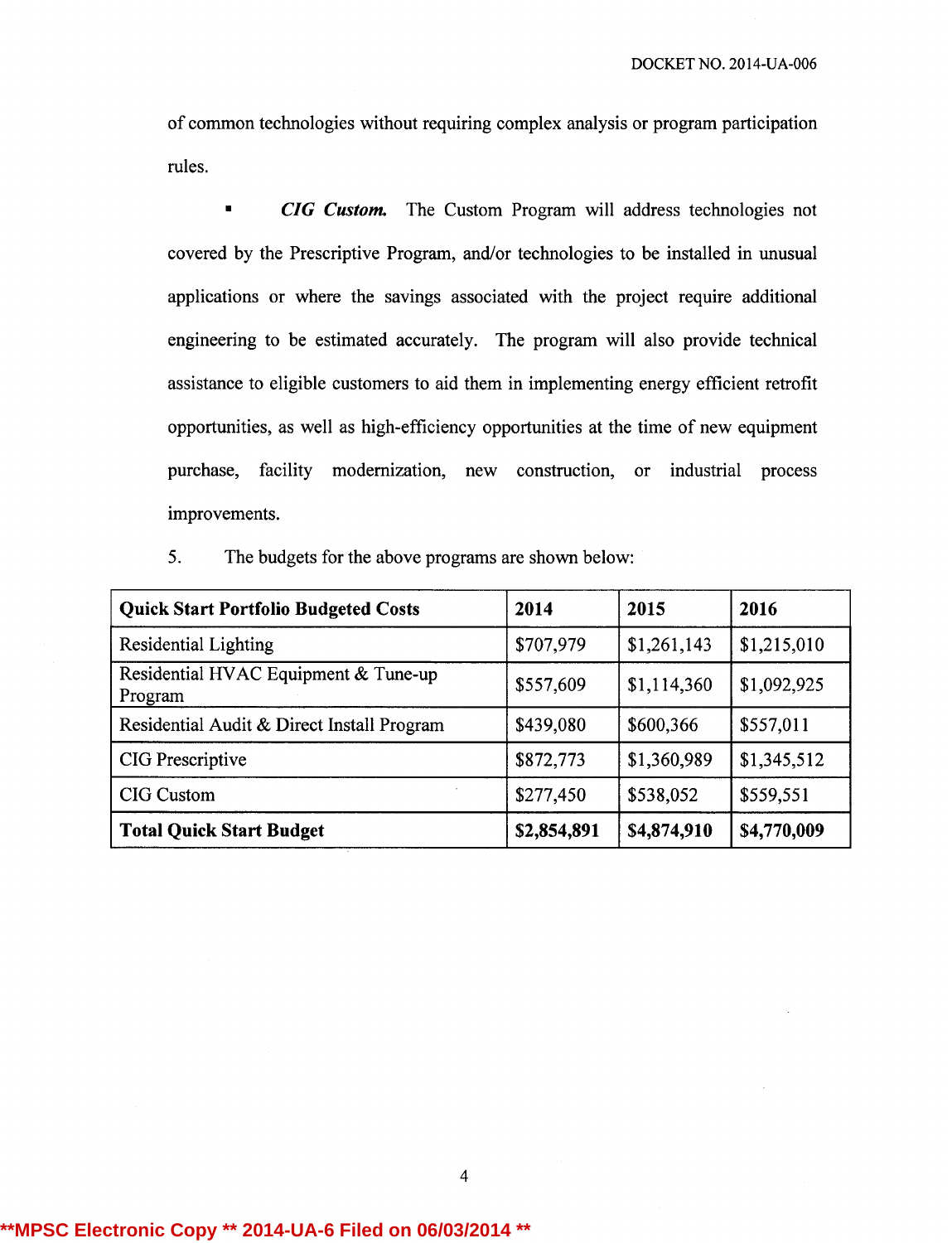|                                                    | <b>Residential</b> | <b>Residential</b><br>- Low<br>Income | Commercial | <b>Industrial</b> | Governmental |
|----------------------------------------------------|--------------------|---------------------------------------|------------|-------------------|--------------|
| Residential Lighting                               | X                  | X                                     |            |                   |              |
| Residential HVAC<br>Equipment & Tune-up<br>Program | x                  | X                                     |            |                   |              |
| Residential Audit and<br>Direct Install            | X                  | X                                     |            |                   |              |
| CIG Prescriptive                                   |                    |                                       | X          | X                 | x            |
| CIG Custom                                         |                    |                                       | X          | X                 | Х            |

6. These programs are expected to address EMI's customer classes as follows:

#### 7. The estimated energy savings are:

| <b>Quick Start Portfolio Projected Savings</b> | 2014   | 2015   | 2016   |
|------------------------------------------------|--------|--------|--------|
| <b>Residential Lighting</b>                    | 6,359  | 18,208 | 17,908 |
| Residential HVAC Equipment & Tune-up Program   | 1,064  | 5,317  | 5,414  |
| Residential Audit & Direct Install Program     | 704    | 2,344  | 2,344  |
| <b>Total Residential Program Savings</b>       | 8,127  | 25,869 | 25,666 |
| CIG Prescriptive                               | 2,417  | 6,042  | 6,055  |
| CIG Custom                                     | 276    | 2,759  | 3,403  |
| <b>Total CIG Program Savings</b>               | 2,693  | 8,801  | 9,458  |
| <b>TOTAL MWh Savings</b>                       | 10,820 | 34,670 | 35,124 |

8. Pursuant to Rule 29, the Commission intends to establish specific numerical energy savings targets expressed as percentages of energy sales based on the experience of Quick Start and other relevant information. Thus, any request made by the Company to earn a return on energy efficiency investments through a performance-incentive mechanism during the Quick Start phase shall be deferred until the Comprehensive Portfolio Plan phase, so that energy savings targets may be established in advance of the approval of such performance-incentive mechanisms.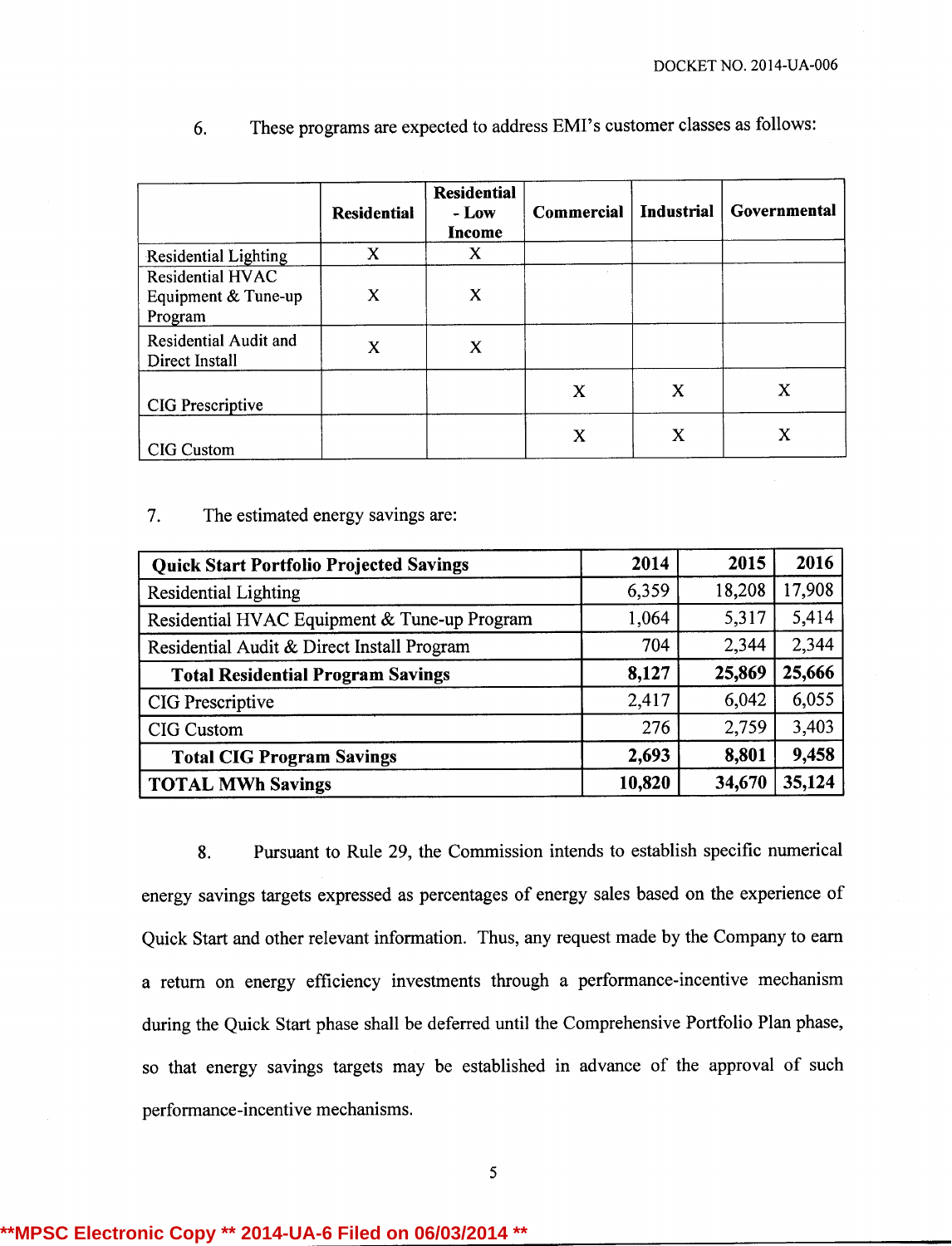9. The Company may, in accordance with Rule 29, shift funds among the various programs within its Quick Start Plan as needed to meet changing conditions, such as addressing oversubscriptions and avoiding stop-start funding. The Commission will review spending at the time of the Annual Report to ensure that shifts in spending have not eliminated benefits for a given customer class or otherwise compromised the Company's overall portfolio compliance.

10. In an effort to address the reporting requirements of Rule 29 and this Order in a uniform manner among utilities, the Commission has established recommended formats for the Company's implementation of the Commission's findings in this Docket. See Attachment A, Energy Efficiency Cost Recovery (EECR) Rider Example; Attachment B, Energy Efficiency Cost Recovery (EECR) Factor Calculation Example; and Attachment C, Lost Contribution to Fixed Costs (LCFC) Calculation Example. While the Company may deviate from the suggested formats, any compliance cost recovery filing must address all of the provisions in the examples provided in Attachments A, B and C of this Order. Note that carrying costs should not be calculated on the under- and over-recoveries in the EECR calculation during Quick Start.

11. Based upon the Company's filing and the recommendation of the Staff, the Commission finds that Entergy Mississippi's Quick Start Plan complies with the requirements of Rule 29 of the Commission's Rules of Practice and Procedure and should be approved.

IT IS, THEREFORE, ORDERED by this Commission that the proposed Quick Start Plan is approved as described in EMI's Application and as set out herein, and EMI shall begin the implementation process of the programs described in its Quick Start Plan following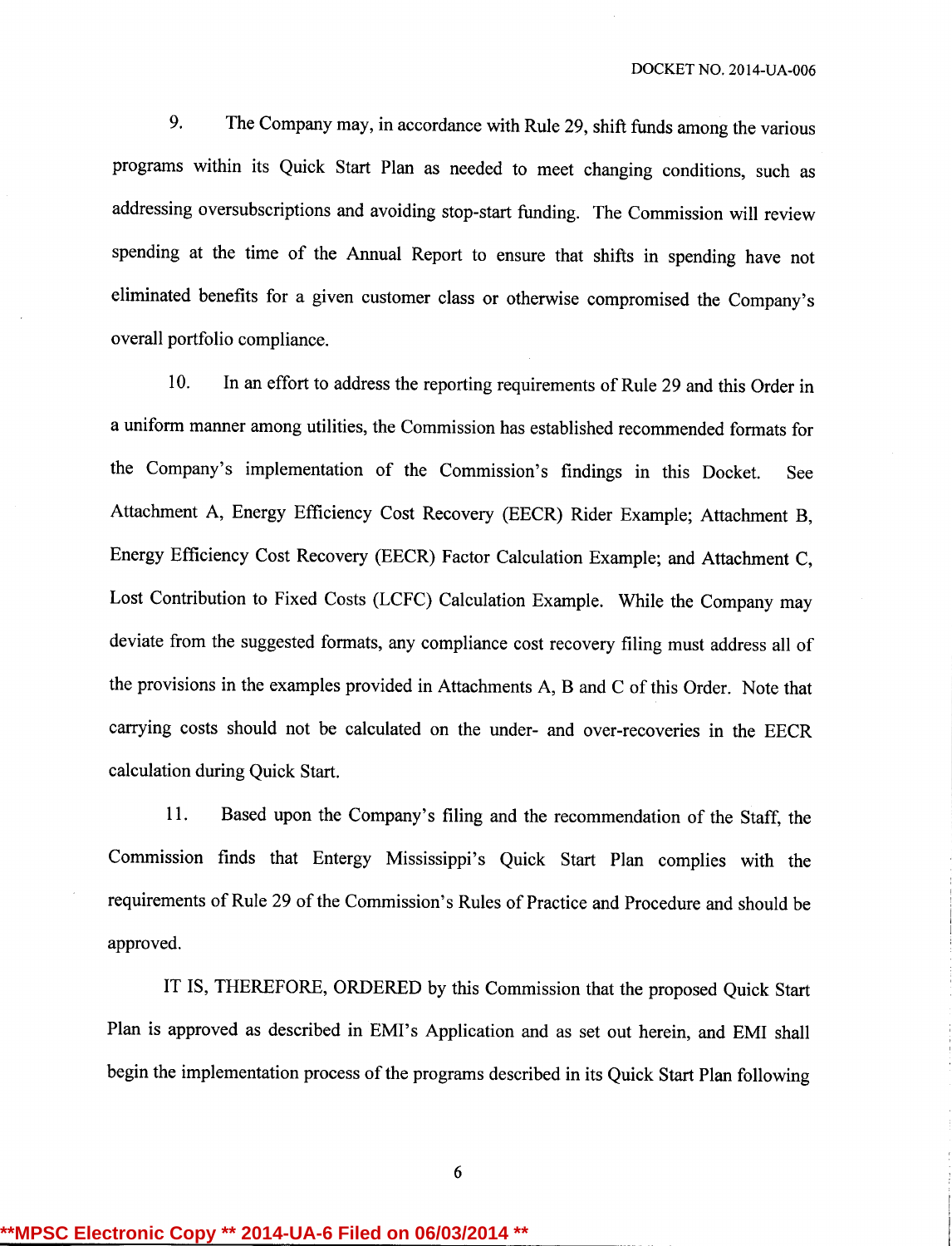the entry of this Order. Rule 29 provides for the recovery of costs associated with implementing the plan, but Entergy Mississippi's request for rate recovery is deferred for a future order following compliance filing.

IT IS, FURTHER, ORDERED that, within thirty (30) days of the entry of this Order approving EMI's Quick Start Plan, the Company shall submit re-determined Energy Efficiency Cost Adjustment Factors to the Public Utilities Staff. This compliance filing shall be calculated in accordance with all of the provisions set forth in Attachments A, B and C of this Order.

This Order shall be deemed issued on the day it is served upon the parties herein by the Executive Secretary of this Commission who shall note the service date in the file of this Docket.

Chairman Lynn Posey voted / / ; Vice Chairman R. Stephen Renfroe voted 140 : Commissioner Brandon Presley voted

# **\*\*MPSC Electronic Copy \*\* 2014-UA-6 Filed on 06/03/2014 \*\***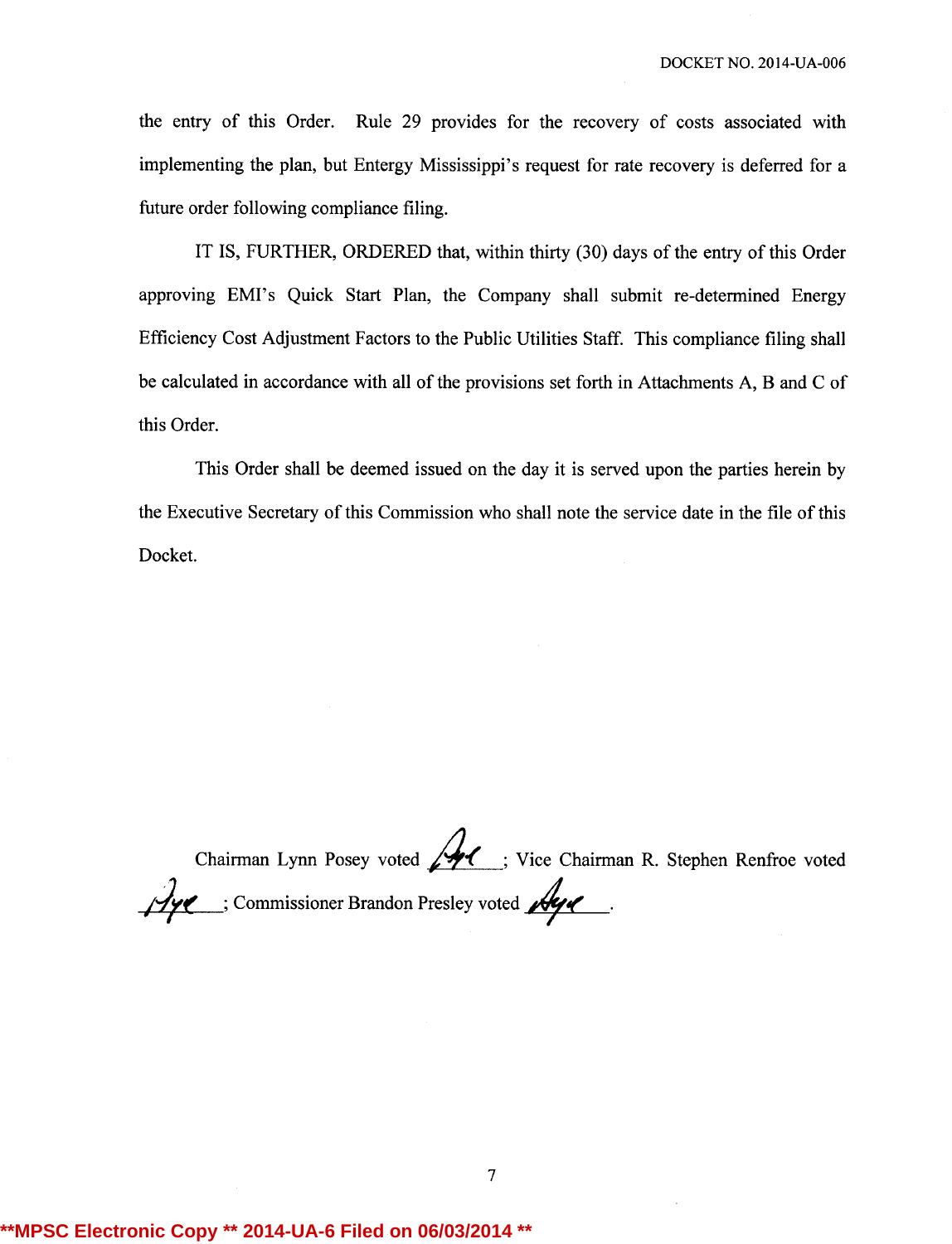SO ORDERED by the Commission on this the  $\frac{3}{4}$  day of June, 2014.

MISSISSIPPI PUBLIC SERVICE COMMISSION LYNN POSEY, CHAIRMAN R. STEPHEN RENFROE, VICE CHAIRMAN BRAMOON PRESLEY, COMMISSIONER ATTEST: A TRUE COPY Brian J. Ray, Executive Secretary Effective this the  $\sim$  day of June, 2014.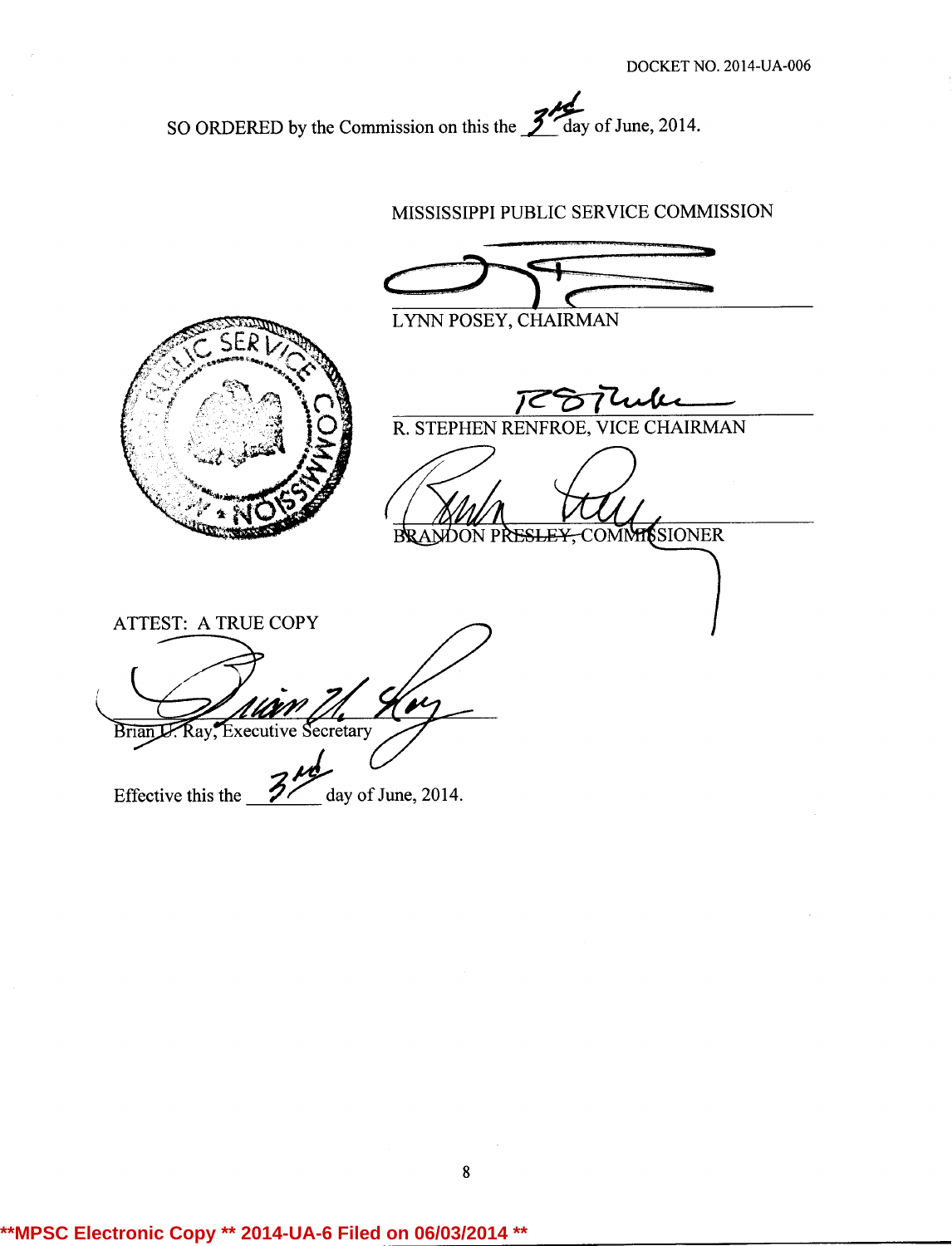## ENERGY EFFICIENCY COST RECOVERY (EECR) RIDER EXAMPLE

### 1.1 PURPOSE

The purpose of the Energy Efficiency Cost Recovery (EECR) Rider is to establish the EECR Rate(s) by which the Company will recover its energy efficiency Quick Start Plan program costs approved by the Mississippi Public Service Commission ("Commission"), including (1) the incremental energy efficiency program costs ("Incremental Program Costs") and (2) lost contribution to fixed cost ("LCFC") (collectively, the "Recoverable Costs"), all as described in Rule 29, "Conservation and Energy Efficiency Programs," of the Commission's Rules and Regulations Governing Public Utility Service, and as approved by the Commission in Docket 2010-AD-2 on July 11, 2013. Recovery of Incremental Program Costs is limited to the incremental costs which represent the direct program costs that are not already included in the then current rates of the Company.

## 1.2 ANNUAL RE-DETERMINATION

On or before August 1st of 2014 and May 1st of each subsequent year, re-determined EECR Rate(s) shall be filed by the Company with the Commission. The re-determined EECR Rate(s) shall be determined by application of the EECR Rate Formula set out in Attachment B. The re-determined EECR Rate(s) shall reflect (1) the projected Incremental Program Costs for the 12-month period commencing on January 1 of each year ("Filing Year"), (2) projected LCFC for the Filing Year, and (3) a true-up adjustment reflecting the over-recovery or under-recovery of the EECR Recoverable Costs for the 12-month period ended on December 31 of the prior calendar year ("Reporting Year"). The Company shall provide to the Mississippi Public Utilities Staff ("Staff") documentation supporting the data and calculations utilized in re-determining the EECR Rate(s) set out in each such annual submission. The EECR Rate(s) so re-determined shall be effective on and after the first billing cycle of September for the first year and August of the Filing Year for subsequent years or the first practicable billing cycle after Commission approval and shall then remain in effect for twelve (12) months ("EECR Cycle"), except as otherwise provided for below.

## 1.3 TRACKING AND MONITORING PROGRAM COSTS AND BENEFITS

The Company shall develop and implement appropriate accounting procedures, subject to the review of the Staff, which provide for separate tracking, accounting, and reporting of all program costs incurred by the Company. The procedures shall enable energy efficiency program costs to be readily identified and clearly separated from all other costs. The Company shall secure and retain all documents necessary to verify the validity of the program costs for which it is seeking recovery. Such documents shall include, but shall not be limited to, vouchers, journal entries, program participant's billing history (including usage and payment records), and the date the participant's project was completed.

The Company shall develop and implement appropriate accounting procedures, subject to the review of the Staff, which provide for separate tracking, accounting, and reporting of revenues collected through the EECR Rider. The procedures shall enable the EECR revenues to be readily identified and clearly separated from all other revenues. The Company shall secure and retain all documents necessary to verify the accuracy of the EECR revenues. Such documents shall include, but shall not be limited to, billing determinants, journal entries, and summary revenue reports.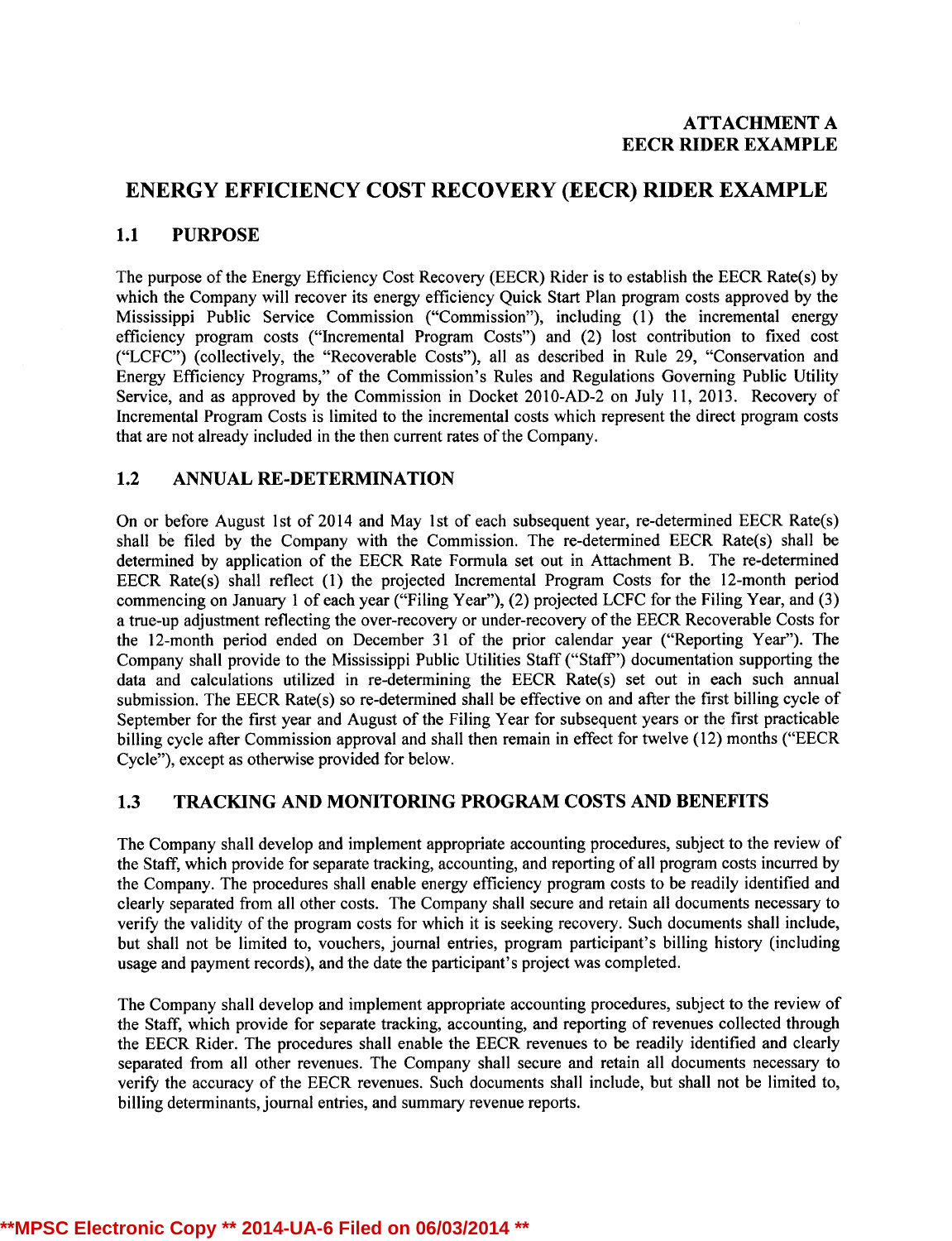For the purpose of assessing the benefits and effectiveness of the programs, the Company shall develop and implement appropriate procedures, subject to the review of the Staff, which provide for separate tracking of the benefits and the effectiveness of the programs. The data that shall be tracked shall include, but shall not be limited to, information that will enable the Commission to assess the effectiveness of the programs. The Company shall secure and retain all documents necessary to verify its assessments. Such documents shall include, but shall not be limited to, customer surveys, usage records, payment history, and customer income level, if available.

## 1.4 LCFC

LCFC calculations shall accurately reflect energy savings caused by utility energy efficiency programs, and thus not sales reductions due to weather, changes in population, or background increases or decreases in customers' self-funded energy efficiency efforts. The Company shall maintain and report adequate data to support accurate calculations of revenues lost. Such data collection shall ensure that LCFC is not collected for measures for which the measure life has expired between rate filings. The Company shall base LCFC applications and calculations on the best information available at the time of the applications. Recovery of the LCFC in this rider will necessitate an adjustment to the Company's formula rate plan to ensure that the LCFC revenue is not double-counted in the annual formula rate plan filing. LCFC shall be calculated according to Attachment C.

## 1.5 EFFECTIVE DATE AND TERM

This EECR Rider shall be effective on and after the first billing cycle of September 2014 or the first practicable billing cycle after Commission approval and shall continue in effect until modified or terminated by the Commission.

## 1.6 APPLICABLE RATE SCHEDULES

Residential: etc.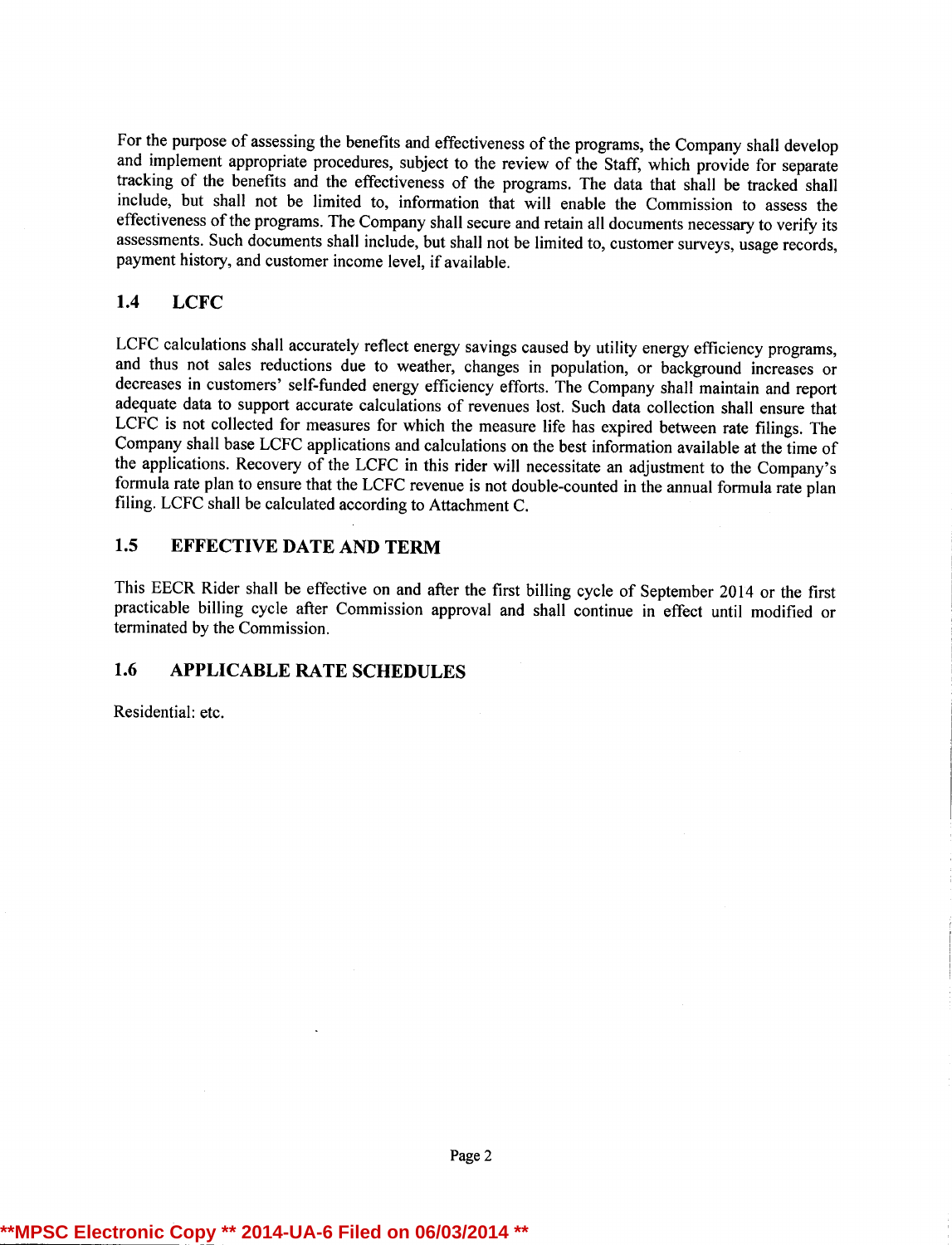#### ATTACHMENT B

#### ENERGY EFFICIENCY COST RECOVERY (EECR) FACTOR CALCULATION EXAMPLE

|                  | Projected Energy Efficiency Program Costs (PEEC)  | $S -$                 |
|------------------|---------------------------------------------------|-----------------------|
| 2                | Projected Lost Contribution to Fixed Costs (LCFC) | $\$ -- (Attachment C) |
| 3                | Prior Period Over/Under Amount (TUA)*             | $S -$                 |
| $\boldsymbol{4}$ | Recoverable Costs (PCRC)** $(1 + 2 + 3)$          | $S -$                 |
| 5                | Billing Units (PES)***                            | XX                    |
| 6                | Rider EECR Rate (4/5)                             | $S -$                 |

\* The prior period true-up adjustment (TUA) shall not include carrying costs.

\*\* Projected Costs by Rate Class or "PCRC" includes the total of (1) the projected EECR Incremental Program Costs for the Filing Year (PEEC); (2) the projected LCFC for the Filing Year (LCFC); and (3) the prior period trueup adjustment (TUA).

\*\*\* Projected Energy Sales or "PES" includes the projected sales by rate class (Note 5)

- 1) The Company's workpapers shall provide the rationale for the particular billing units selected and for the assignment of the Recoverable Costs to the rate classes.
- 2) The Projected Energy Efficiency Cost Period is the twelve-month period commencing on January 1 of the Filing Year.
- 3) The Energy Efficiency Cost Period is the calendar year immediately preceding the Filing Year.
- 4) The Projected Energy Sales billed for each rate class (PES) for the Projected Energy Efficiency Cost Period
- 5) The LCFC portion of the TUA shall be included in the LCFC calculation shown in Attachment C.